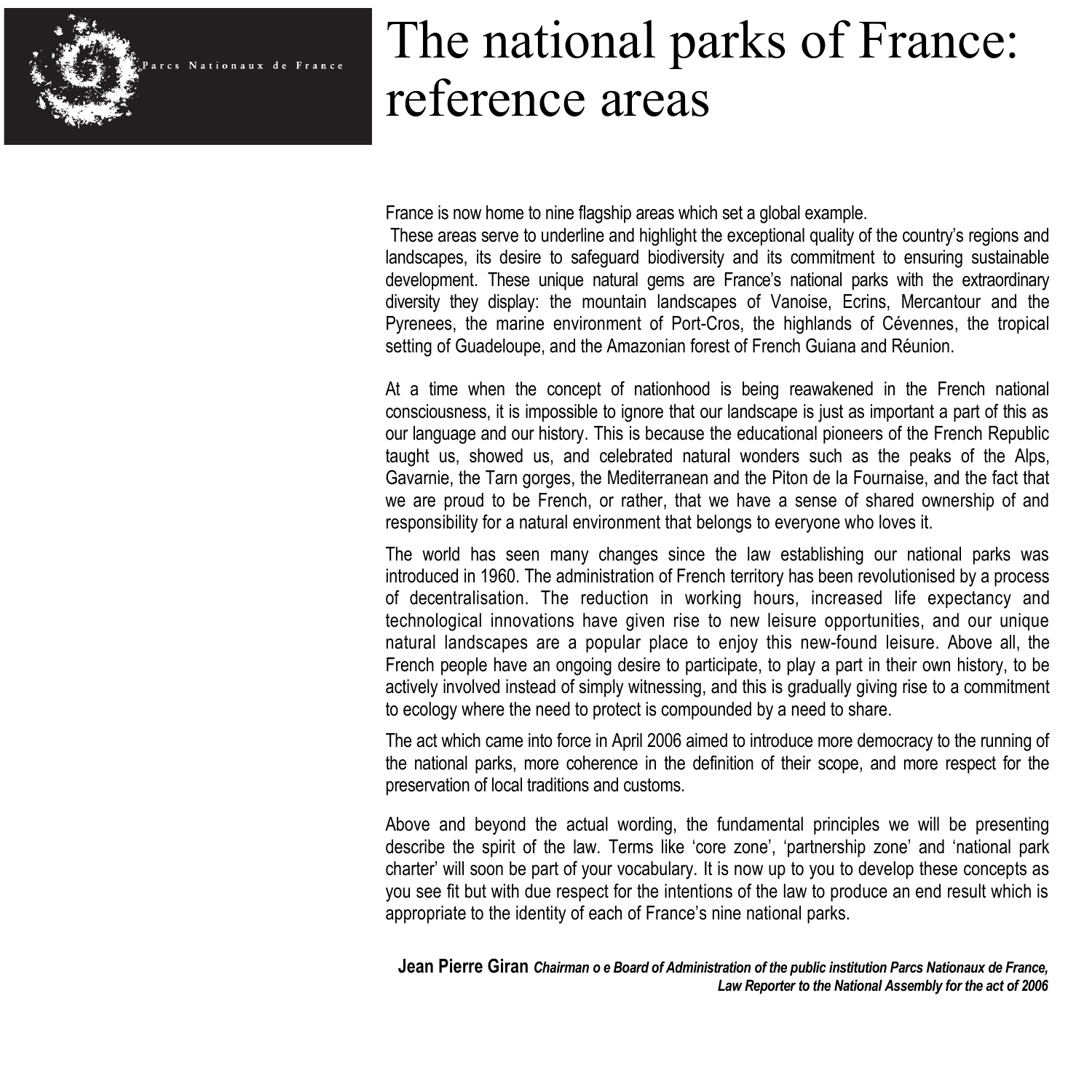

## The national park: a reference area

#### **UNIQUELY FRENCH**

A national park is an area with many outstanding characteristics, a remarkable combination at national or international level of geology, biodiversity, the dynamics of ecosystems, human activity and landscapes. In these areas, the state establishes an organisation whose aim is to achieve excellence in the preservation and management of the area.

The classification of an area as a national park indicates a political will to make the area clearly stand out at national and international level, to implement a exemplary, integrated policy of conservation and management, and also to educate people about nature, provide recreational opportunities, and to preserve our heritage for future generations.

The character of a national park is often inseparable from the communities who have left their footprint on the biodiversity and landscape of the area, particularly in the form of pastoralism and forest management, and have contributed to creating a genuine balance.

**The creation of a national park requires a regional development project founded on a shared, integrated and vibrant vision of the value of natural environments and landscapes:**

•A shared vision because the aim of creating a national park is to shape the future of an area in a partnership involving the state and local communities;

•An integrated vision because the areas in question constitute a coherent whole, a geographical and ecological unit, and the project highlights ecological interdependencies. This is why each national park consists of a core zone and a partnership zone with different but complementary management concepts;

•A vibrant vision because this regional development project must be vested with dynamism. It involves all concerned parties in the management of the park. The charter, the management document of the national park, represents shared governance and a shared vision.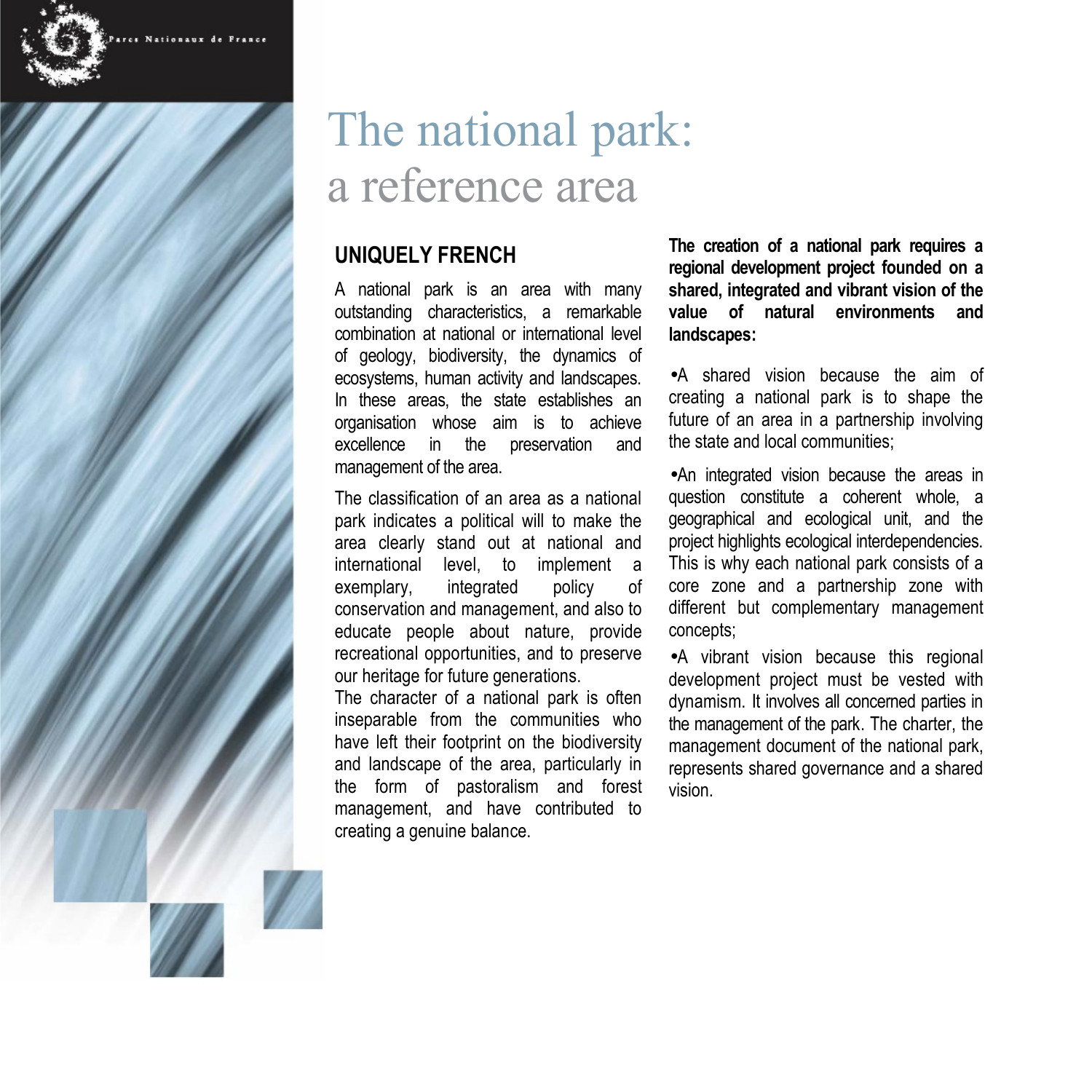### **THE CHARTER**

The charter establishes a regional development project, a collaborative effort between the state and local communities, after consultation with those involved. The charter links the 'core' zone or zones of the park and local communities invited to join the partnership zone in different ways and in line with the principle of ecological solidarity. For the core zone it defines the conservation objectives for the natural, cultural and landscape heritage of the area, and for the partnership zone it sets out guidelines for conservation, enhancement and sustainable development. The key aim is to take account of ecological continuity while preserving a living space and place for sustainable development. This is a new concept of a national park, based on a shared, integrated and vibrant vision of an area composed of different parts but forming a coherent whole, requiring a new kind of governance.

By committing themselves to the charter, the parties involved acknowledge the exceptional value of the core zone of the national park and choose to give preference to conservation-based management. They commit themselves to providing

the means to consolidate the ecological, economic, social and cultural solidarity that exists between this zone and the surrounding areas, based on a concept of sustainable development.

The national park charter, drawn up in a collaborative process and adopted after public consultation, is intended to set out the 'regional development project' of the national park as a whole and to structure the policy of this public institution.

The fact that activities and facilities are taken into consideration means that, occasionally, some objectives are in conflict with others – which means that choices have to be made. Different choices may be made depending on local circumstances. Thus, even in the core zone, further subdivision of the area is justified whereby emphasis can be put on different needs according to a set of priorities specific to each zone.

This is particularly true of wilderness areas, which can be established in the core zone to protect particularly important reference areas.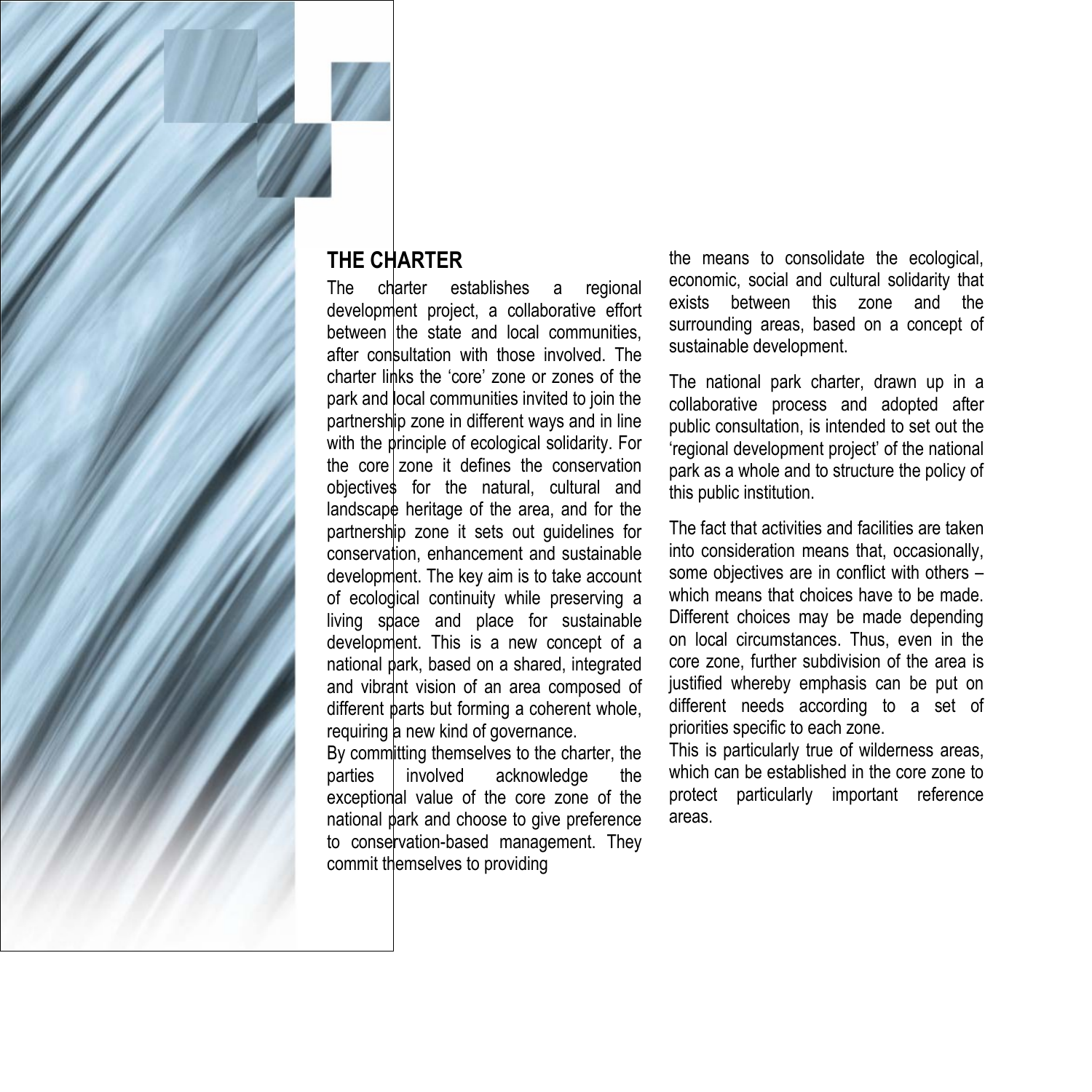## **ECOLOGICAL SOLIDARITY**

The ecological solidarity between the core zone and the partnership zone exists on two levels, for the mutual benefit of the two zones, reflecting the reality of a living space and sustainable development.

The national park as a public institution and the national park charter are intended to develop and enhance forms of land use that are compatible with conservation, natural habitats and species residing in the core zone, and to a lesser extent in the partnership zone, and to prevent negative impacts on the core zone.

The preservation or restoration of natural or semi-natural environments in the core zone requires  $\mu$ s to take into account the largescale functioning ecological units they are part of, together with certain environments, comparable or not, in the partnership zone.

Conservation management of the core zone often serves to reinforce and preserve the natural resources in the partnership zone, in terms of quality and quantity, such as water, certain game, or the increase in numbers of animals that spend the summer in the core zone. The proximity to a rich natural, cultural and landscape heritage improves the quality of life for residents in the partnership zone, making the area around the core zone more attractive. High demand for visitor access to national park core zones is favourable to the development of tourism, the management of which is an aid to sustainable development for the partnership zone.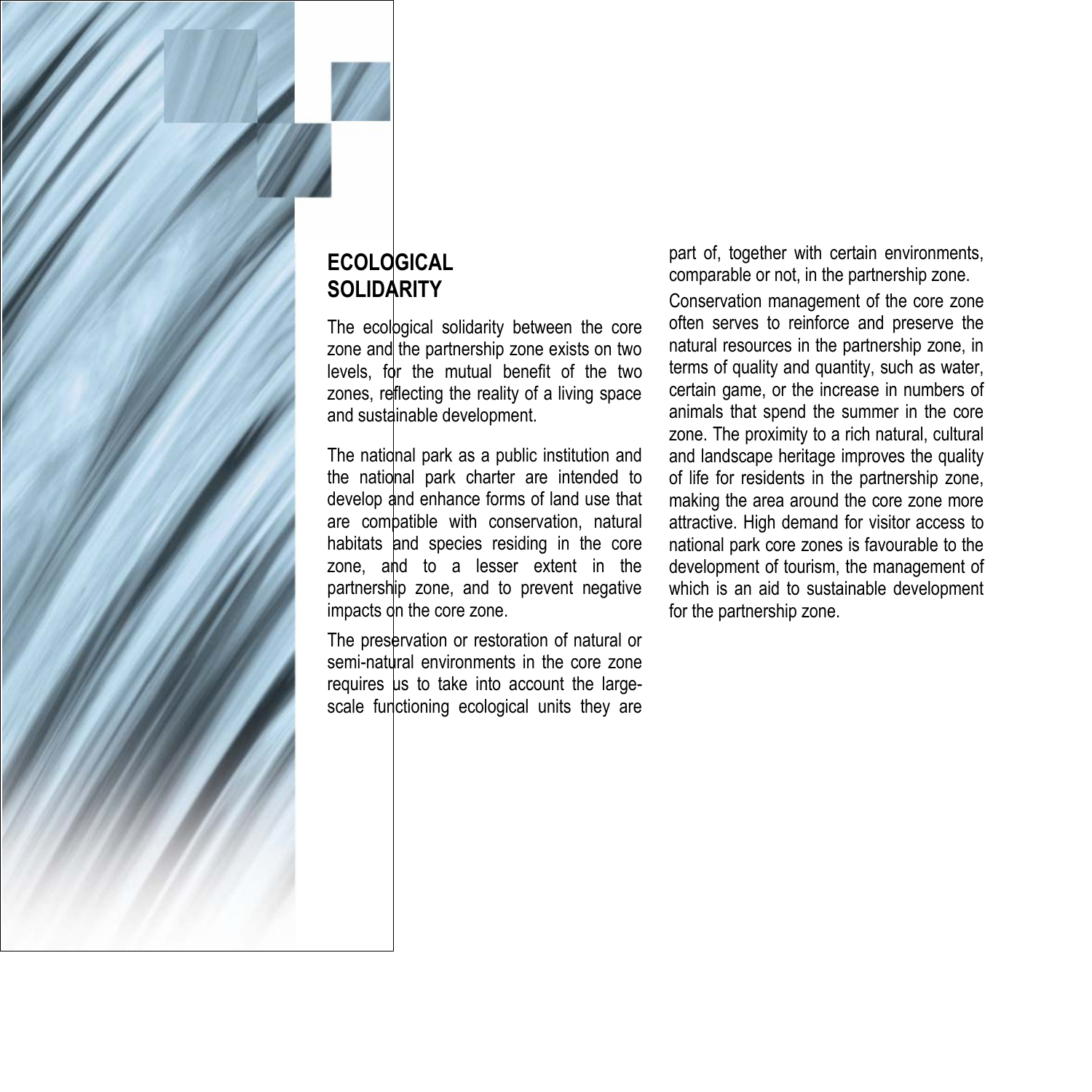## The national park core zone: an area of high standards

#### **THE CHARACTER OF A NATIONAL PARK**

Nationaux de F:

The core zone constitutes a vital part of the character of a national park. This character is based on physical aspects, such as a rich natural, cultural and landscape heritage which can be concretely and objectively described, but also non-physical aspects: everything that stirs human emotion, respect, inspiration, or an opportunity for personal reflection. It comes down to the spirit of a place, the fascination of the whole represented by the core zone of the national park, and its particular attraction. This character is deeply rooted in the history of the region, yields many different interpretations of the area, and continues to assert itself during the course of natural, economic and social changes. The charter identifies the key elements that make up the character of a national park.

#### **MANAGEMENT OBJECTIVES**

The core zone of a national park is an area of excellence in conservation management.

This approach to management aims to preserve, develop or restore ecological functions and avoid the fragmentation of natural environments. In certain cases, particularly wilderness areas, all human activity is prohibited in order to allow ecological processes to take place without any kind of interference.

The core zone is a reference area which must allow us to study long-term developments, for example in relation to major issues such as climate change or by comparison with neighbouring areas which are in 'ecological decline'.

In the core zone, long-term conservation efforts must guarantee the survival of our natural heritage, biodiversity, the dynamism of land-based and marine ecosystems, our cultural and landscape heritage, the character of the national park and regional identity.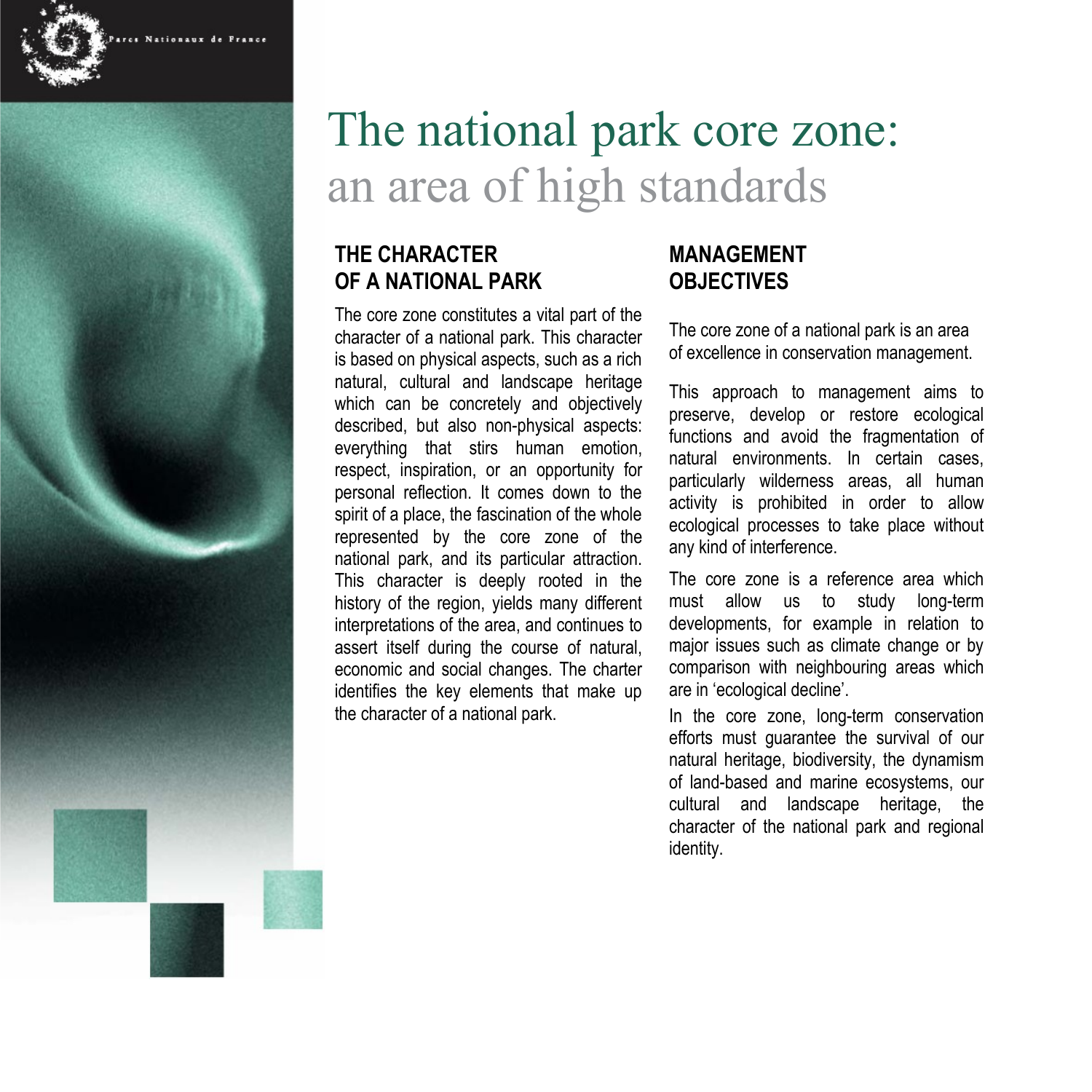

Where it is inhabited by people, the core zone is also a reference area for recording the traditional practices of local people and the links they have forged with their natural environment in order to satisfy their needs, while respecting the need for conservation.

In the core zone, management must take into account the presence of traditional activities and ways of life. These traditional activities are permitted by special dispensations, and traditional skills and knowledge are recognised and valued while respecting the conservation objectives of the park's core zone.

The core zone is also a place of discovery, tranquillity, reflection and inspiration, where human use of the landscape is controlled. It encourages the values of respect and sharing.

Measures taken in the partnership zone through the charter must enable local bodies and communities to make appropriate use of the valuable heritage of the core zone in order to guarantee long-term protection.

The consequences of certain facilities and activities in the partnership zone for the core zone must be carefully managed, with due respect for ecological solidarity to ensure that the core zone is not affected.

#### **MANAGEMENT APPROACHES**

In the core zone, the national park as a public institution has a responsibility to ensure compliance with regulations and implementation of the management objectives set out in the act passed on 14 April 2006, the decree of application of 28 July 2006 and the individual decree of each park. This is how the public institution ensures the management and development of the area. The practical implementation of management objectives is ensured by different parties, the public institution being charged with overall steering without directly influencing the process, unless it is tasked with doing so by the owner, or is itself the owner.

Measures relating to the natural environment and biodiversity are intended to preserve our natural heritage in the diversity of its different components. This protection is dynamic, and the free development of ecosystems is one of the key objectives of a national park. In national parks where forestry, farming and pastoralism are practised, it is appropriate to select management approaches and measures that encourage biodiversity and avoid the decline of the landscape.

Management interventions in the core zone must preserve the diversity of ecosystems and landscapes, taking as a reference a detailed, global analysis developed on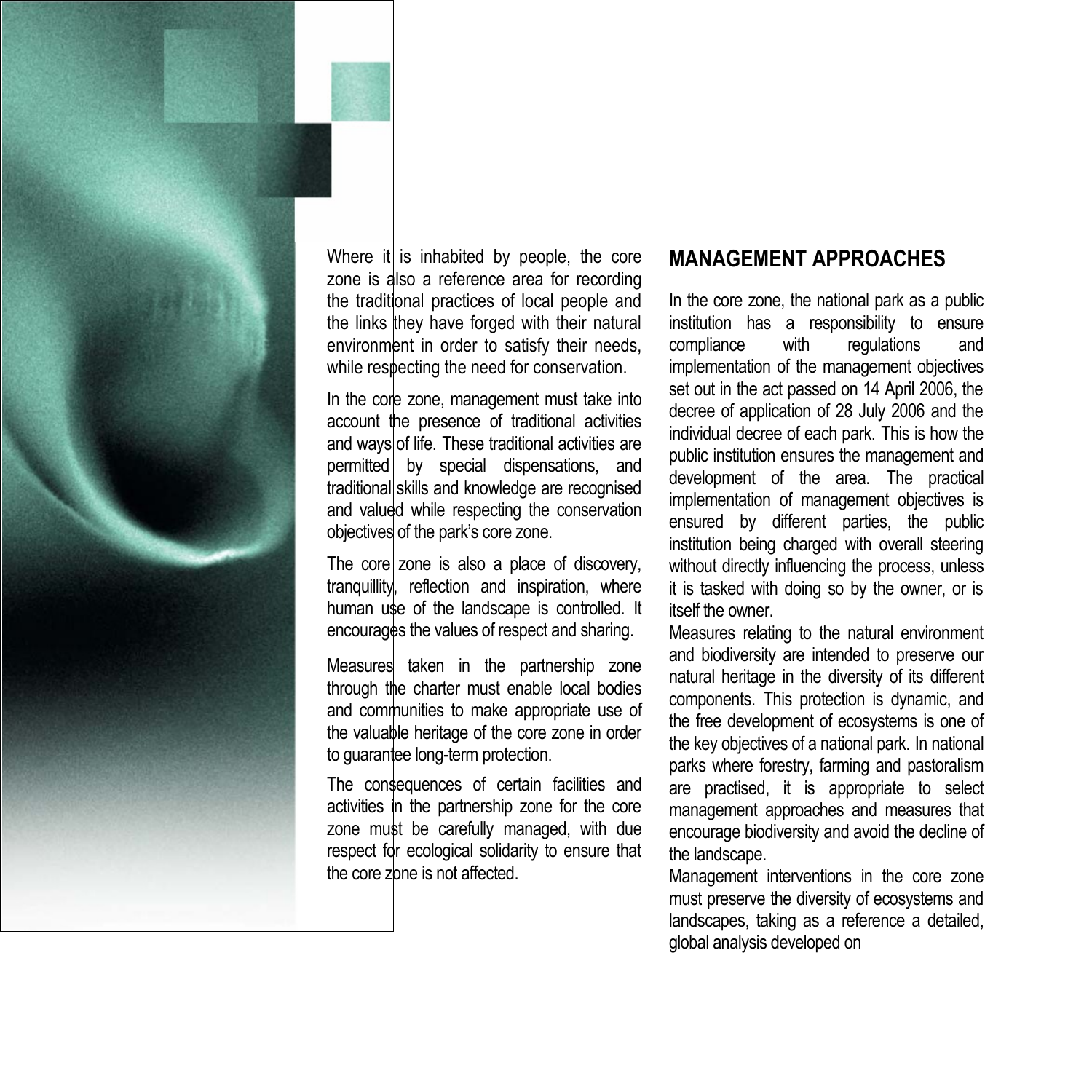a small scale and drawing on a whole range of intervention measures.

The various state services and public institutions must contribute to the objectives of the national park, support the regulations that apply in the core zone and accept any consequences – particularly financial ones – associated with their actions.

### **ACTIVITIES**

Certain activities are permitted within the core zone, under certain conditions, because they are compatible with the objectives of the national park or even converge with these objectives. Thus, the parties involved are partners in the protection policy.

In all cases, human activities must be managed in such a way that they do not result in negative consequences for our heritage. Any activities which would harm the natural, cultural or landscape heritage of the core zone must be prohibited. Accommodation and visitor facilities in isolated areas must continue to function without road access and with independent energy supplies, with strong preference being given to renewable energies.

The charter will define the framework and good practice for projects undertaken in the core zone of a national park. Good environmental practice

relates primarily to agricultural, pastoral and forestry activities. Facilities considered for approval must take into account quality requirements and also the issues of integration, reversibility or rehabilitation. Regional identity is reinforced by aesthetic considerations, which also apply to artistic works. Techniques and materials are selected to harmonise with the natural and cultural heritage. Preference is given to traditional customs applied in a contemporary context.

The charter must pay special attention to pressures, pollution and various nuisances which would rob the natural environment of its beauty. Particular emphasis will be given to projects initiated by multiple parties in the region, which, taken individually, would seem to involve little effect on the landscape and environment but taken together, if uncontrolled, would significantly alter the character and quality of the protected heritage in the core zone.

Where a core zone is home to communities which traditionally make their living from forests, the charter must pay particular attention to the protection of their culture, traditional ways of life and activities, and must involve the customary authorities in the development of those aspects of the charter which affect them.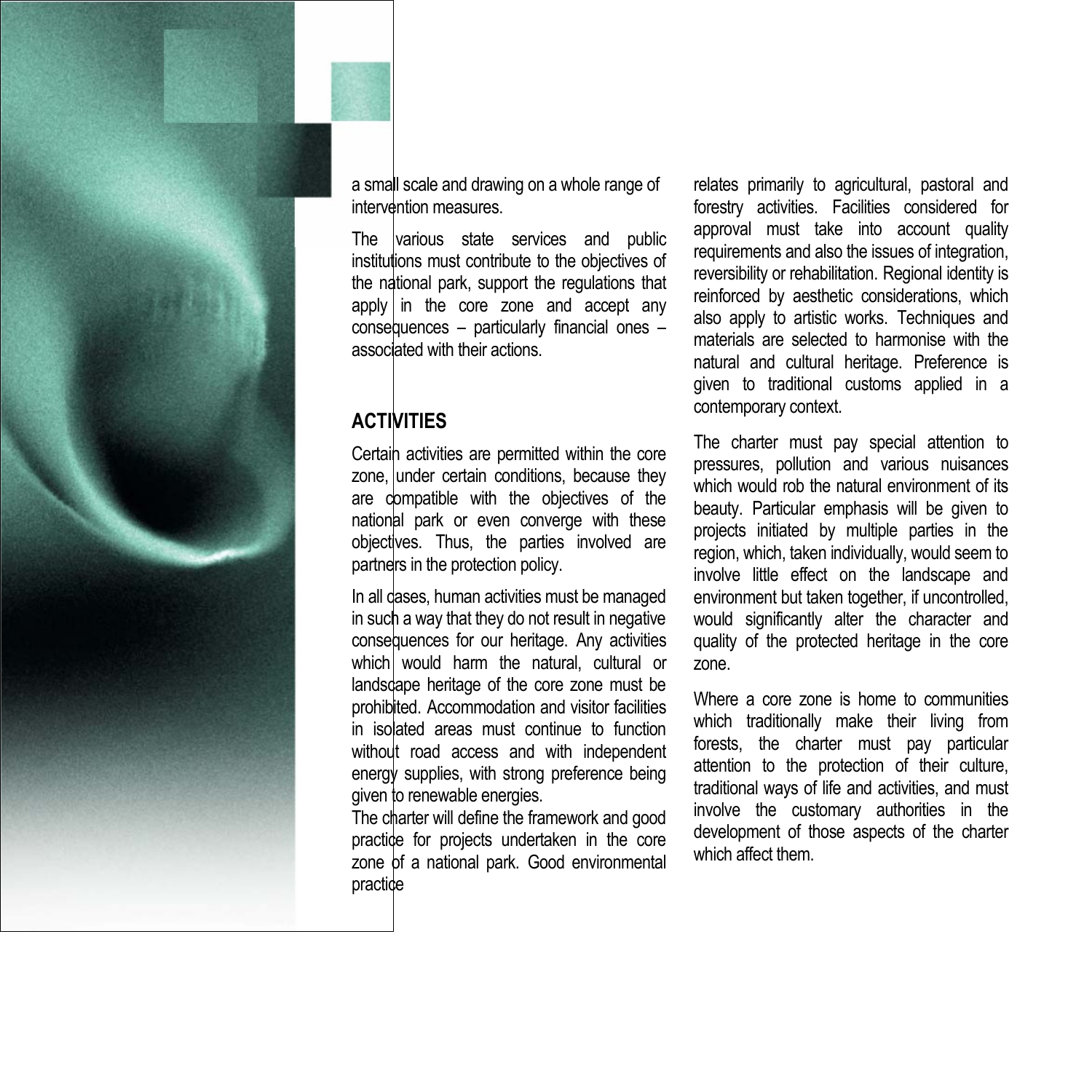

## The partnership zone: an area of commitment

#### **THE CHARTER**

The national park charter is based on an analysis and common vision of key challenges affecting the region, shared by the state and the various parties involved. In the partnership zone, it describes in concrete terms the aims of protection and sustainable development. It benefits and contributes to the value of the heritage in the core zone.

It is developed in a collaborative process consisting of numerous discussions, consultations and repeated phases enabling progressive acceptance by local communities and the provision of detailed information.

It is implemented and evaluated by regional bodies, the most important of which is the national park as a public institution.

The partnership zone is an area of coherence and partnership. It offers local communities a framework for exemplary, harmonious and sustainable local development.

For the partnership zone, the aim of those involved in implementing the charter, with a solidarity and shared responsibility, is to safeguard the fragile, dynamic balance between nature, culture and landscape and to contribute to the harmonious development of

#### these areas. They are committed

to an ambitious regional development project based on the principles of sustainable development and drawing on the ecological solidarity between the core zone and surrounding areas.

#### **MANAGEMENT OBJECTIVES**

The partnership zone is an area of sustainable development based on the preservation and enhancement of the natural, cultural and landscape heritage. The preservation of harmonious interactions between people and the environment, and the diversity of landscapes, ecosystems and the species who live in them are a vital aspect.

The partnership zone is an area of coherence and partnership which offers local communities a framework for harmonious development.

Facilities and activities in the partnership zone must reflect the aims of the national park as a whole. They must not have a negative impact on the protective measures established in the core zone of the park. Decisions relating to development in the partnership zone must be coherent with the policy observed in the core zone.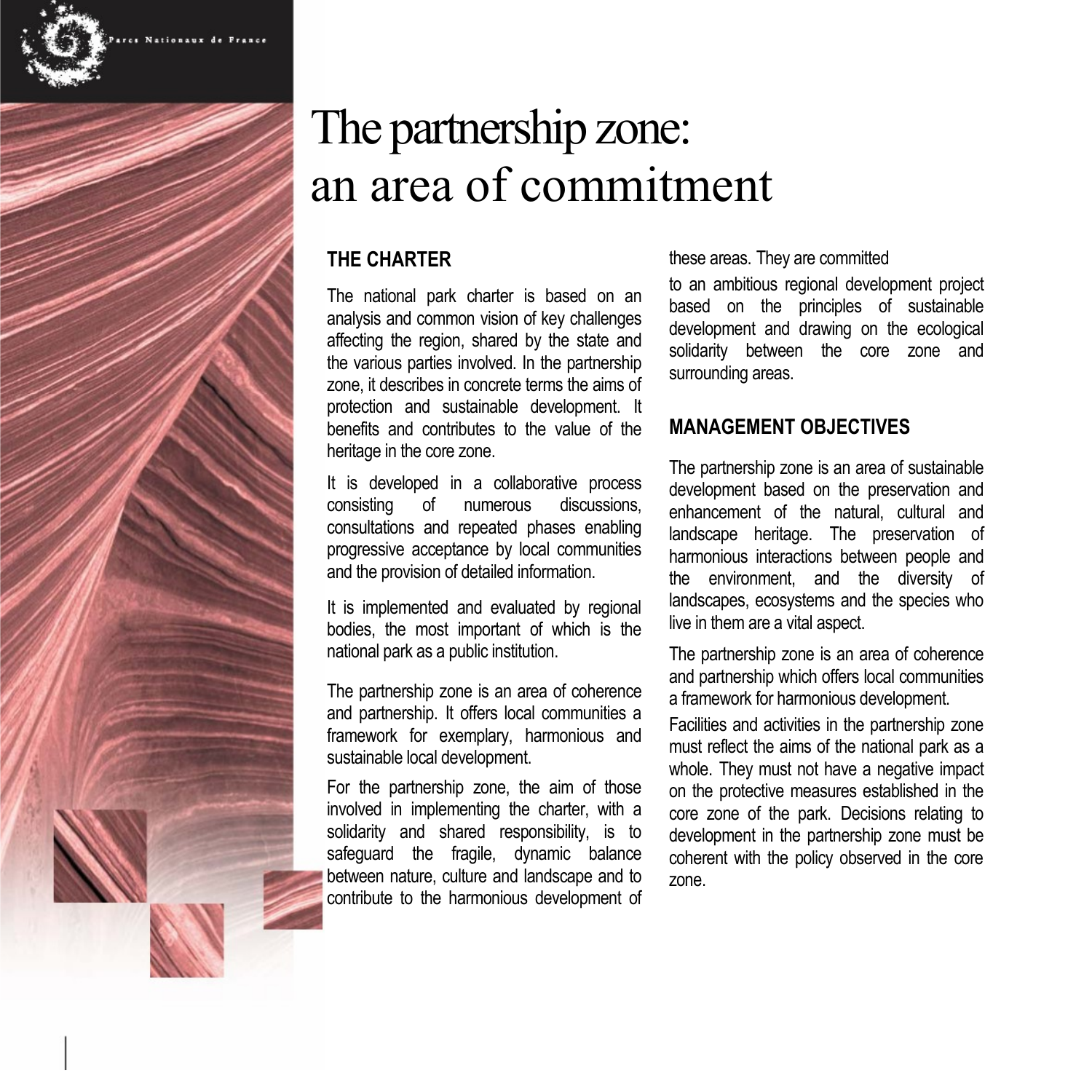**In the partnership zone of a national park, the charter offers both local communities and the state an opportunity to:**

•preserve harmony between human activities and the natural environment.

•protect the quality and diversity of landscapes and natural habitats,

•ensure the compatibility of human activities with the unique character of these areas and the objective of protection of the core zone,

•support lifestyles and promote economic activities which are in harmony with the quality of the natural and cultural heritage, as well as traditional social and cultural events,

•promote tourism and leisure activities which respect the essential qualities and character of these areas, encourage people to explore them and educate them about the environment. encourage responsible behaviour on the part of visitors,

•encourage scientific and educational activities which contribute to the long-term well-being of local communities and the development of public support for environmental protection within the partnership zone,

•benefit and contribute to the well-being of inhabitants by promoting natural and cultural products and services,

•contribute to a new identity which strongly conveys the unity of the region,

•ensure coherence between policies in the region, both in and between communities.

### **NATIONAL SOLIDARITY**

The partnership zone is an area of solidarity. The charter expresses the collaborative choice in favour of enhancing the natural and cultural heritage of the region concerned.

Based on the concept of ecological solidarity, communities in the partnership zone can benefit from national solidarity in exchange for their voluntary cooperation with conservation efforts and their commitment to the implementation of the charter to which they have freely subscribed. They can benefit from technical assistance from the national park as a public institution. Their projects, as described in the charter, will be specifically provided for in contracts for state regional projects, and they can benefit from the protected designation of 'national park community'.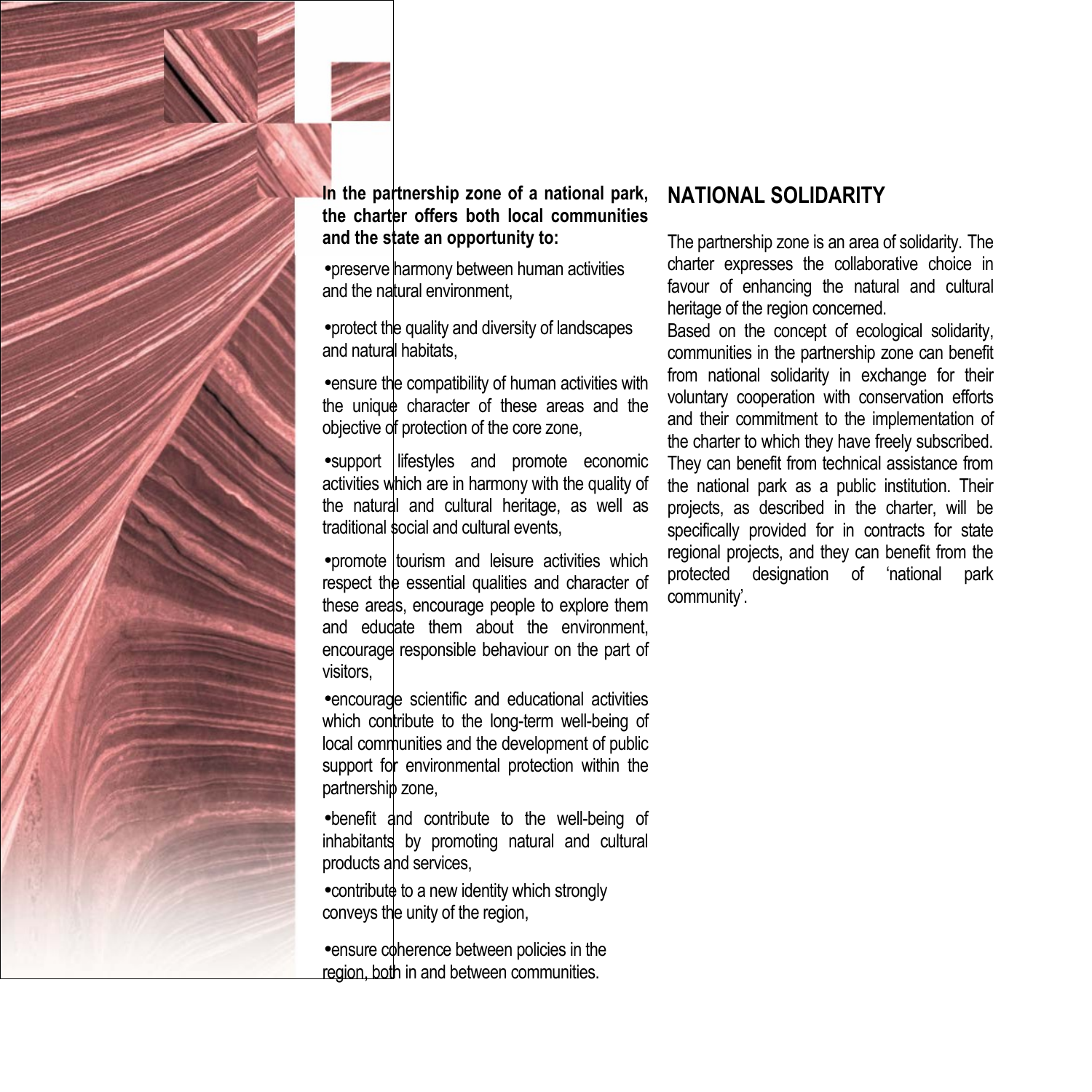**The national park benefits from national and international recognition, contributes to the development of the region and benefits from national solidarity, expressed by:**

•the endowing of the prestigious label of 'national park';

•being accorded due consideration in guidelines and measures defined by the state relating to the management of the area, natural and cultural heritage, and regional planning;

•an equal contribution in addition to the global operating grant for communities situated wholly or partially within the core zone;

•due consideration of the particular features of these areas in state financial programming;

**The creation of a national park is also based on a collaborative process which consists of:**

•the awarding of subsidies by the national public institution to projects that contribute to the implementation of the charter;

•technical assistance from the national public institution;

•the option of using a collective national park brand designed to enhance products and services that come within the scope of an ecological process, particularly in terms of the preservation or restoration of flora and fauna;

•tax incentives for individuals and organisations who subscribe to management commitments and are based in the partnership zone or core zone of the national park.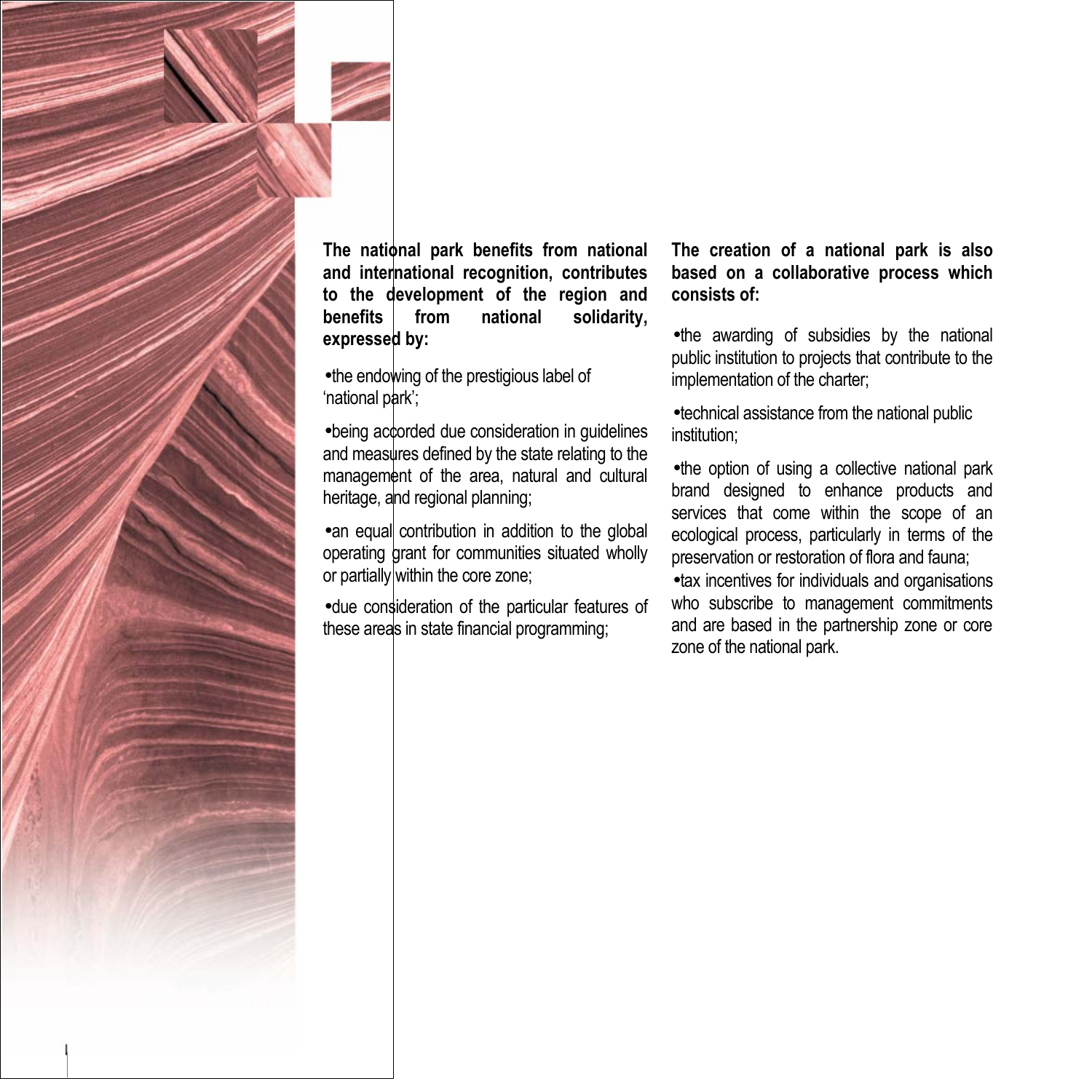

The legislation introduced on 14 April 2006 declares that "each part of the national park charter comprises a general aspect relating to the fundamental principles applicable to all national parks by virtue of their great heritage value, and an aspect specific to each national park consisting of objectives or<br>quidelines and measures guidelines and measures determined on the basis of its particular regional, ecological, economic, social and cultural circumstances" (extract from article L 331-3 of the Environmental Code).

In accordance with article R.331- 1 of the Environmental Code, the fundamental principles applicable to all national parks were finalised on 23 February 2007 by the Ministry of Ecology and Sustainable Development following the approval of the Board of Administration of Parcs Nationaux de France.

# Ministry of Ecology and Sustainable Planning and Development

ORDER OF 23 FEBRUARY 2007 ENACTING THE FUNDAMENTAL PRINCIPLES APPLICABLE TO ALL NATIONAL PARKS

The Ministry of Ecology and Sustainable Development, Having regard to resolutions 713 and 810 of the Economic and Social Council of the United Nations of 22 April 1959 and 24 April 1961 relating to national parks;

Having regard to the Convention on Biological Diversity adopted in Rio de Janeiro on 22 May 1992, published by decree no. 95-140 of 6 February 1995, particularly decisions V/6 and VII/28 of the Conferences of the Parties;

Having regard to the European Landscape Convention, adopted in Florence on 20 October 2000 and published by decree no. 2006-1643 of 20 December 2006;

Having regard to the International Convention for the Safeguarding of the Intangible Cultural Heritage, adopted in Paris on 17 October 2003 and approved by law no. 2006-791 of 5 July 2006;

Having regard to the Environmental Code, notably article R. 331-1 thereof;

Having regard to the guidelines on management categories for protected areas defined by the World Conservation Union in 1994; Having regard to the report entitled 'Fundamental principles applicable to all national parks', approved by the Board of Administration of the public institution Parcs Nationaux de France on 5 December 2006; Having regard to the opinion of the Inter-Ministerial Committee on National Parks of 15 January 2007; Having regard to the opinion of the National Nature Protection Council of 16 January 2007;

Having regard to the opinion of the Board of Administration of the public institution of Parcs Nationaux de France of 24 January 2007;

Considering that the emblematic policy of national parks falls within the scope of an ethic of responsibility and relates to the implementation of the constitutional environmental charter;

Considering that the international recognition of national parks in France depends on the compatibility of the fundamental principles which apply to them with the guidelines on management categories for protected areas defined by the World Conservation Union;

Considering that the promotion by the state of local governance of national parks in relation to regional development projects. designed on the basis of areas requiring protection, must be reconciled with a respect for international commitments relating to the protection of natural and cultural heritage and international standards for national parks of which it is the guarantor, Has adopted:

Art. 1. "The creation of a national park is intended to protect an outstanding natural, cultural and landscape heritage, the composition of which is determined in part by certain human activities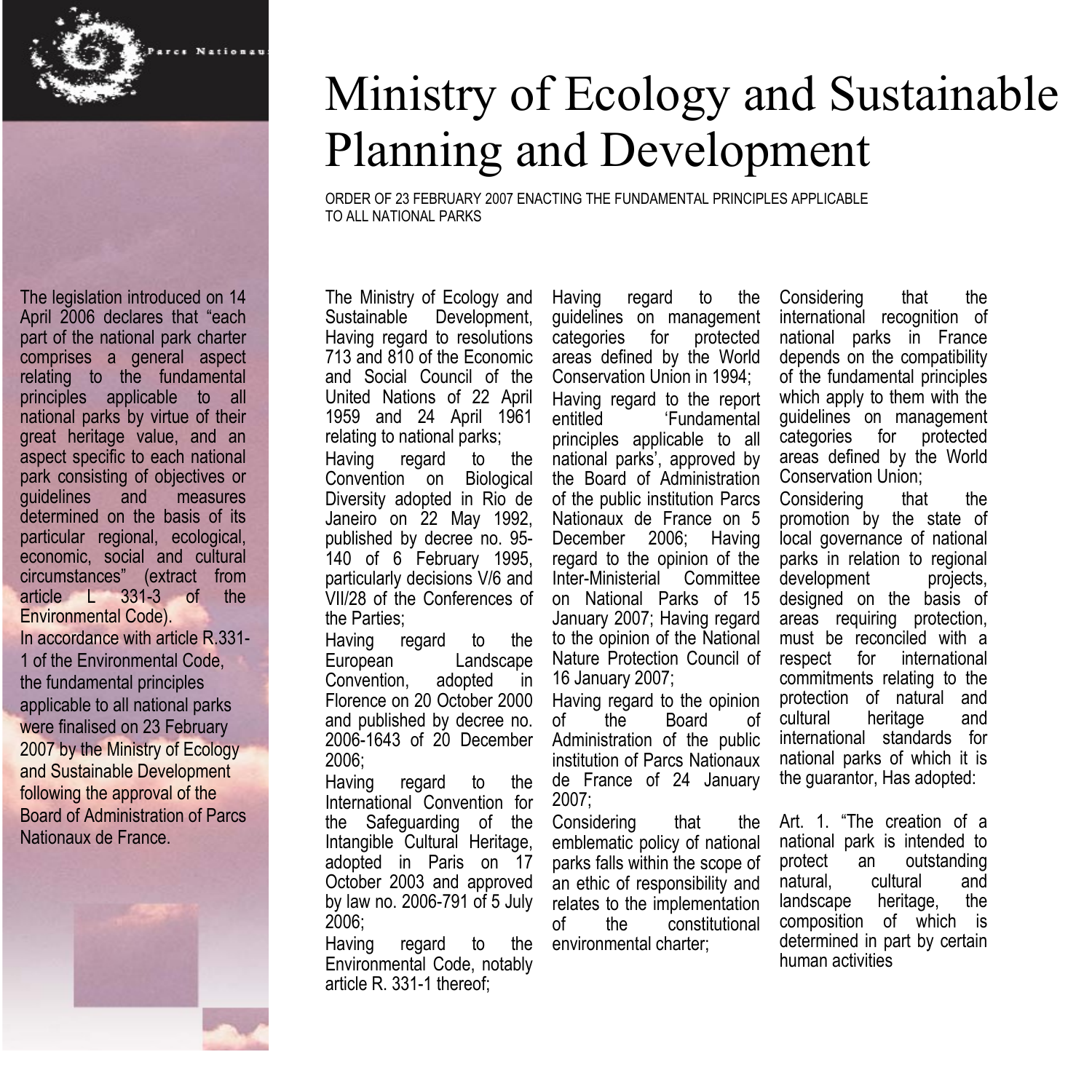which are compatible with the natural spaces that contribute to the park's character, taking into account the ecological continuity between the protected areas in the core zone and surrounding areas affected by a policy of protection, value enhancement and sustainable development. The state undertakes to provide exemplary integrated protection and collaborative management on the basis of a regional development project in order to guarantee natural, economic and social development compatible with the character of the park.

**Art. 2.** "The charter of the national park represents a regional development project for the core zone and the area belonging to those communities invited to subscribe to the national park charter in accordance with different frameworks for these two different areas. It takes into account largescale functioning ecological units in order to define for this living space a concerted, exemplary policy of protection and sustainable development, in a shared vision adapted to the

classified areas, to be adapted in the course of periodic evaluations. It promotes forms of land use which are compatible with the protection of landscapes, natural habitats, flora and fauna, and cultural heritage, and prevent negative impacts on the heritage of the core zone of the park.

It defines zones, their aim and their management priorities by evaluating the impact of each form of use on our heritage. It also provides a structure for the policy of the national park as a public institution.

**Art. 3.** "The core zone of the national park constitutes a protected area and a scientific reference area, of national and international interest, providing an opportunity to monitor the progress of natural processes, particularly in the context of monitoring biodiversity and climate change. It is also an area where people can learn more about nature and enjoy personal reflection and tranquillity. The conservation of physical and non-physical aspects of the park's character, and particularly, in this context, the conservation of fauna, flora, geological formations, the cultural heritage of the core zone and the preservation of the associated plurality of perceptions and values offers present and future generations a source of inspiration, culture and wellbeing protected by the state. **Art. 4.** "The conservationbased management of the heritage of the core zone is intended to maintain, in particular, a good state of conservation of natural habitats, fauna and flora, ecological functions and the dynamism of ecosystems,

to avoid a fragmentation of natural environments and to guarantee the preservation of a regional identity. The control of human activities, including tourism, must be sufficient to guarantee the protection of the heritage in the park's core zone and to guarantee the conservation of its character. In this context, the national park charter must more particularly:

1o Identify the main aspects that make up the character of the national park; 2o Identify important natural reference areas in the core zone which could be classified as wilderness areas;

3o Limit activities to ensure that they are compliant or compatible with

the objectives of protecting the heritage of the core zone, promoting respectful treatment of the natural environment;

4o Define and enhance good environmental practice conducive to the maintenance of biodiversity, particularly in the agricultural, pastoral and forestry sectors;

5o Define aesthetic regulations in the core zone in accordance with the cultural and physical heritage;

6o Prevent any significant impact upon the heritage of the core zone, consisting of an alteration in the character of the park by the cumulative effect of individual authorisations;

7o Take into account, as necessary, the culture, traditional ways of life, activities and needs of local communities residing in the core zone and traditionally making their living from natural environments, particularly forests. The national park as a public institution undertakes to practise conservation-based management of the core zone of the park and organises its implementation with the collaboration of the parties concerned.. It is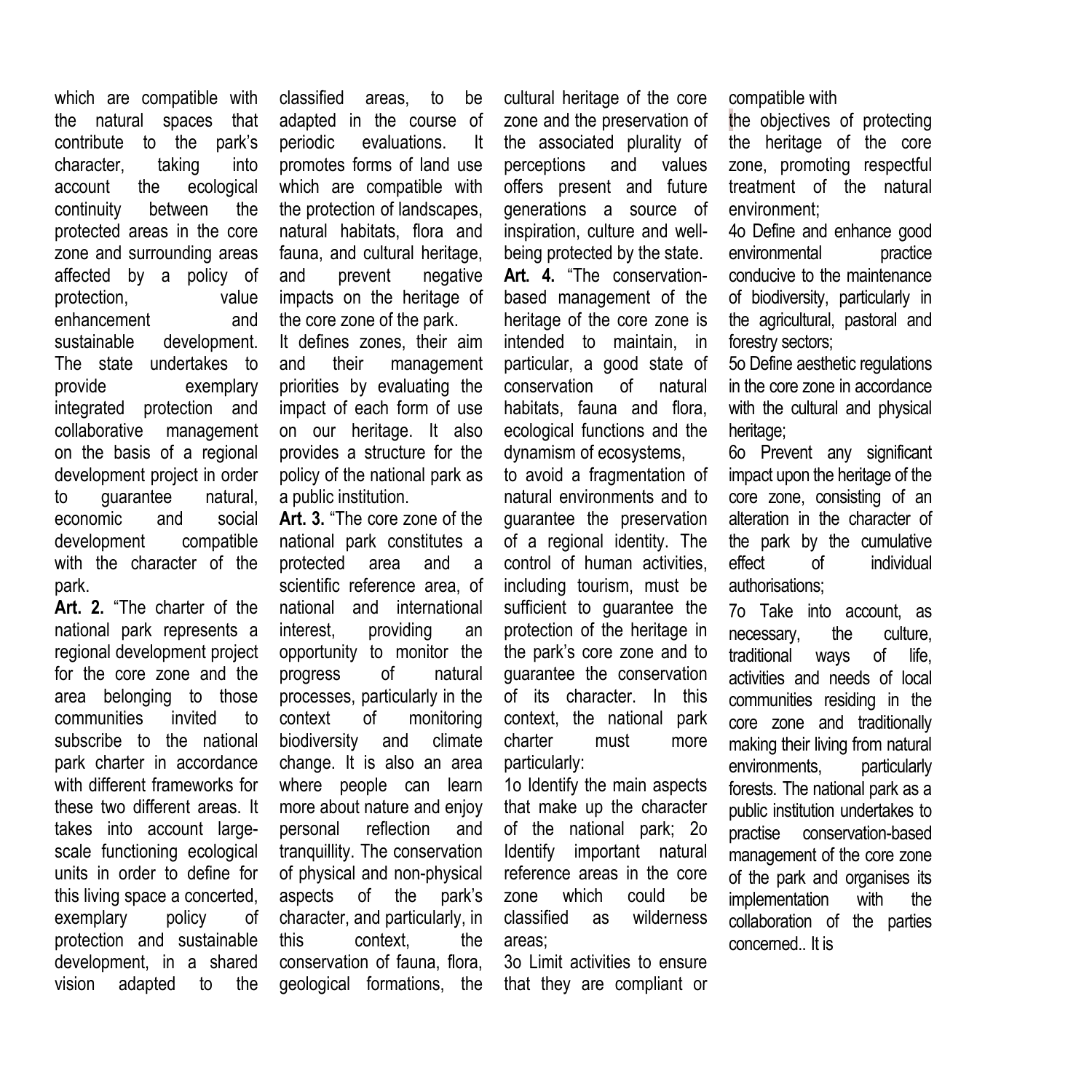responsible for implementing the objectives of protection and the regulation of human activities. The state and its public institutions contribute to the implementation of the objectives of protecting the heritage of the core zone, through scientific, technical and (if necessary) financial involvement.

**Art. 5.** "The involvement of a deliberating body from a community in the guidelines and measures relating to protection, enhancement and sustainable development defined in the national park charter for communities invited to subscribe to the national park charter is intended to maintain harmonious interaction between nature and culture, preserving the natural landscape and guaranteeing the preservation of traditional land uses and construction methods, as well as the expression of sociocultural circumstances. It is also intended to contribute to the protection of the fragile, dynamic natural balances in the core zone and the local communities invited to subscribe to the national park charter which defines, particularly for the partnership zone, both quantitatively and qualitatively, the maintenance and improvement of the standard of living and natural resources. In joining the partnership zone, a community:

1. Commits to ensure that activities planned within the local area are compatible with the regional development project defined by the charter and to take into account the key impacts of these activities on the heritage of the core zone;

2. Benefits from the protected designation of 'national park community', associated with a wealth of heritage of international importance, thus enhancing the value of the local area and the products and services that come within the scope of an ecological process participating in the preservation or restoration of natural habitats, fauna and flora;

3. Benefits from technical assistance and subsidies from the national park as a public institution for the implementation of actions designed to put into practice the guidelines and measures set out in the charter;

4<sup>o</sup> Benefits from special consideration of the partnership zone status in state financial programming, particularly with regard to contracts for state regional projects;

5<sup>o</sup> Entitles individuals and organisations based in the local area and involved in good environmental practice to certain tax incentives.

**Art. 6.** "The partnership zone, by reason of its geographical continuity and ecological solidarity with the core zone, contributes to the protection of the core zone, while enjoying the option of being an exemplary area in terms of sustainable development.

**Art. 7.** "The Nature and Environment Director is charged with the execution of this order, which will be published in the official journal of the French Republic.

Paris, 23 February 2007

NELLY OLIN